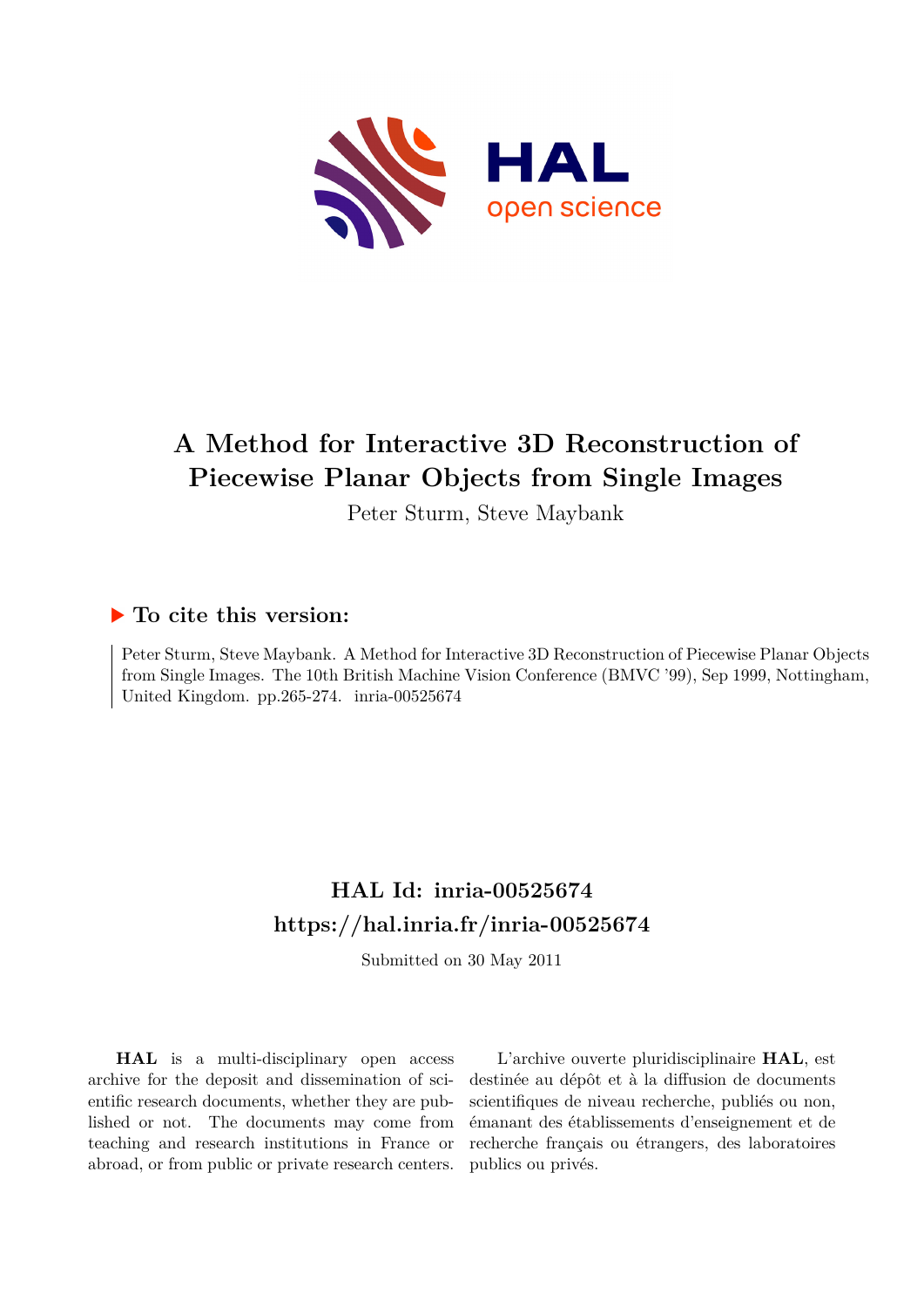# A Method for Interactive 3D Reconstruction of Piecewise Planar Objects from Single Images

Peter F Sturm<sup>\*</sup> and Stephen J Maybank Computational Vision Group, Department of Computer Science The University of Reading, Whiteknights, PO Box 225 Reading, RG6 6AY, United Kingdom {P.F.Sturm,S.J.Maybank} @reading.ac.uk

#### **Abstract**

We present an approach for 3D reconstruction of objects from a single image. Obviously, constraints on the 3D structure are needed to perform this task. Our approach is based on user-provided coplanarity, perpendicularity and parallelism constraints. These are used to calibrate the image and perform 3D reconstruction. The method is described in detail and results are provided.

## **1 Introduction**

Methods for 3D reconstruction from images abound in the literature. A lot of effort has been spent on the development of multi-view approaches allowing for high accuracy and complete modeling of complex scenes. On one hand, research is directed towards completely automatic systems; these are relatively difficult to realize and it is not clear yet if they are ready for use by a non expert. On the other hand, commercial systems exist, but they usually require a high amount of user interaction (clicking on many points in many images) or a special camera setup (e.g. using structured light).

The guideline of the work described here is to provide an intermediate solution, reconstruction from a single image, that needs relatively little user interaction. Naturally, there are limits on the kind of objects possible to be reconstructed and on the achievable degree of completeness of reconstructions. However, our results suggest that such a minimal solution for reconstruction might be quite useful, e.g. for visualization and augmented reality purposes.

Work on reconstruction from single images has been done by others. Shum et al. describe a method similar to ours in [6]. Their method, however, allows to reconstruct only planes whose vanishing lines can be computed from two or more sets of parallel lines, whereas our method can also reconstruct arbitrary planes, thus leading to a wider class of objects that may be reconstructed. Liebowitz et al. describe two different methods for single-view 3D reconstruction in [5]. The first method achieves the reconstruction by measuring heights of points with respect to a ground plane. The drawback of the method is the requirement of the foot point for each 3D point to be reconstructed, i.e. the image of the vertical intersection with the ground plane. This puts a limit to the nature of objects that may be reconstructed. The second method of Liebowitz et al. requires, like the method by Shum et al., the computation of the vanishing lines of all planes to be reconstructed. Their method also appears to be less straightforward than the one we describe in this paper, e.g. it performs intermediate rectifications of the images of planar patches that might perhaps be omitted.

Reconstruction from single images requires geometrical constraints on the 3D structure of the observed object. The approach described in this paper is based on three types of constraints: coplanarity of points, perpendicularity of directions or planes and parallelism of directions or planes. Perpendicularity constraints are used to calibrate the image. Together with parallelism constraints they provide the vanishing geometry of the scene which forms the skeleton of the 3D reconstruction. Coplanarity constraints are used to complete the reconstruction, via alternating reconstruction of points and planes.

The paper is organized as follows. In  $\S$ 2, we describe our camera model and the computation of vanishing points and lines. Details on calibration and 3D reconstruction are given in  $\S$ §3 and 4 respectively. The complete algorithm is summarized in §5. §6 gives an example of how the algorithm works and presents some results. Conclusions are given in  $§7.$ 

This work is supported by the EPSRC funded project GR/K89221 (Vector).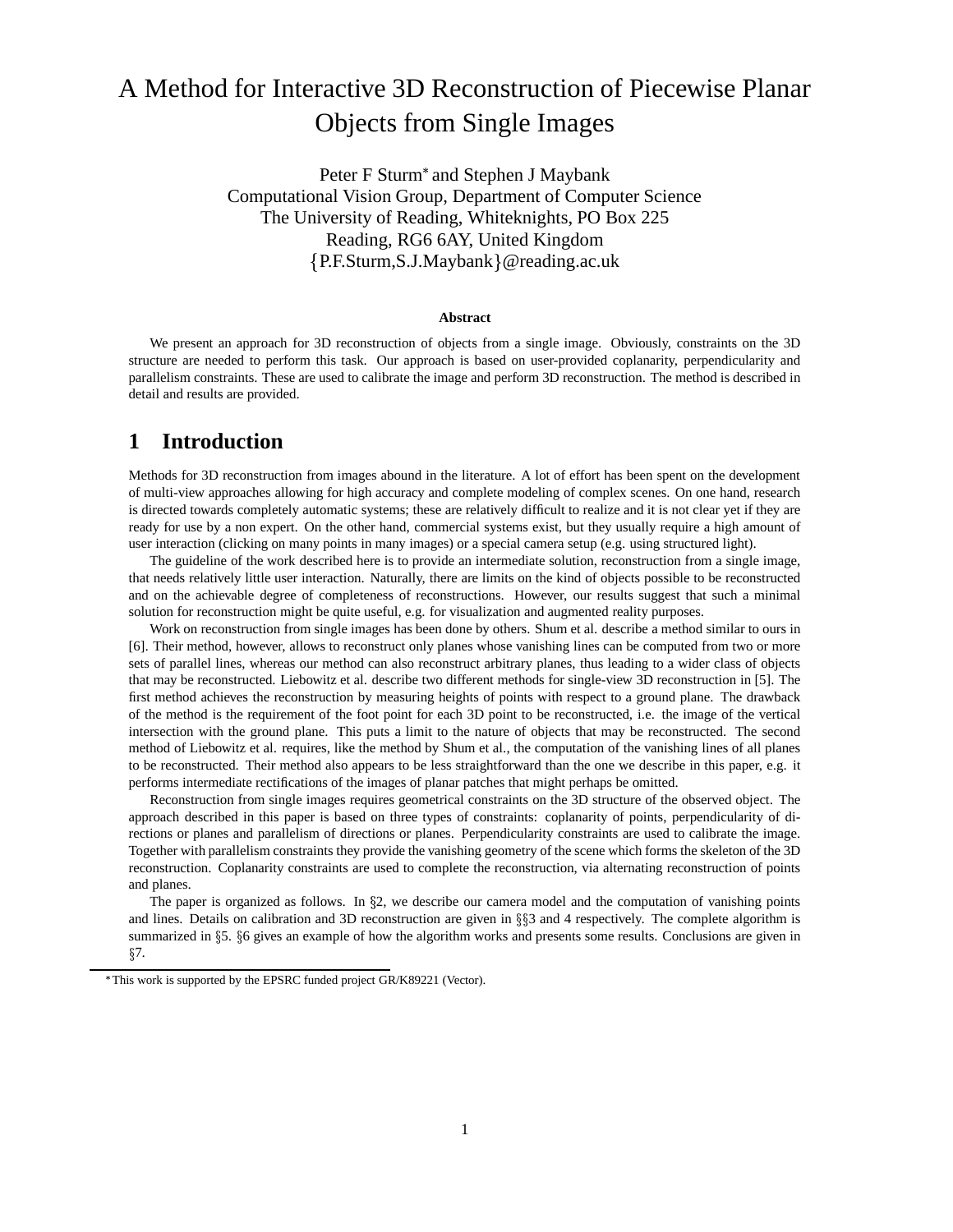#### **2 Background**

#### **2.1 Camera Model**

We use perspective projection to model cameras. A projection may be represented by a  $3 \times 4$  projection matrix P that maps points of 3-space to points in 2-space:  $q \sim PQ$ . Here,  $\sim$  means equality up to a non zero scale factor, which accounts for the use of homogeneous coordinates. Since we consider a single view and may chose the 3D reference frame arbitrarily, we align it with the camera, leading to the simple projection matrix  $P \sim (K | 0)$ . Here, K is the  $3 \times 3$ calibration matrix:

$$
{\mathsf K} = \begin{pmatrix} \tau f & s & u_0 \\ 0 & f & v_0 \\ 0 & 0 & 1 \end{pmatrix} \quad .
$$

In general, we distinguish 5 intrinsic parameters for the perspective projection model: the (effective) focal length  $f$ , the aspect ratio  $\tau$ , the principal point  $(u_0, v_0)$  and the skew factor s accounting for non rectangular pixels. The skew factor is usually very close to 0 and we ignore it in the following.

#### **2.2 Vanishing Points and Lines**

We compute vanishing points as the least squares solution for the intersection of sets of images of parallel 3D line segments. The information of line segments being parallel is provided by the user.

Vanishing lines are determined from vanishing points and parallelism constraints. The assumption that a vanishing point v belongs to a 3D direction parallel to a plane implies that v lies on the vanishing line 1 of that plane. Hence, two or more vanishing points parallel to a plane define its vanishing line.

A vanishing point v that belongs to the 3D direction *perpendicular* to a plane, completely defines the vanishing line (if the image is calibrated):  $1 \sim K^{-T} K^{-1} v$ .

### **3 Calibration**

In the following, we derive calibration equations that are based on vanishing points of pairs of perpendicular directions. This approach is well known (cf. e.g. [1]); we briefly describe it and give then a closed-form solution for the focal length which is usually the only intrinsic parameter that we calibrate in practice.

Let  $v_1$  and  $v_2$  be the vanishing points of two perpendicular 3D directions. Let the ideal points of the 3D directions be written as:  $(\mathbf{V}_1^T, 0)$  and  $(\mathbf{V}_2^T, 0)$ . From the projection equations  $\mathbf{v}_1 \sim K\mathbf{V}_1$  and  $\mathbf{v}_2 \sim K\mathbf{V}_2$  we compute the ideal points as:

$$
\begin{array}{ccc}\n\mathbf{V}_1 & \sim & \mathsf{K}^{-1}\mathbf{v}_1 \\
\mathbf{V}_2 & \sim & \mathsf{K}^{-1}\mathbf{v}_2\n\end{array}
$$

The 3D directions being perpendicular means that  ${\bf V}_1^{\dagger} {\bf V}_2 = 0$ , hence:

$$
\mathbf{v}_1^{\mathsf{T}} \mathbf{K}^{-\mathsf{T}} \mathbf{K}^{-1} \mathbf{v}_2 = 0 \tag{1}
$$

This equation is homogeneous linear in the coefficients of the symmetric matrix  $\omega \sim K^{-T} K^{-1}$  (which represents the image of the Absolute Conic). Having determined  $\omega$ , using equations (1) or other means, the calibration matrix K may be computed uniquely using Cholesky decomposition [4].

Each pair of perpendicular vanishing points gives one constraint on the intrinsic parameters in K. In a man-made environment, we will typically observe three pairs of mutually perpendicular vanishing points, sometimes more, sometimes only a single pair. This puts a limit on the number of intrinsic parameters that may be computed. The aspect ratio  $\tau$  can often be assumed to be known. Depending on the number of calibration equations, we may estimate the principal point and the focal length. For the experiments described later, we assumed that the principal point is in the center of the image, and only estimated the focal length.

The equations for the focal length are particularly simple. We may decompose the calibration matrix in its known and unknown parts:

%&F

$$
K = K_1 K_2 = \begin{pmatrix} \tau & 0 & u_0 \\ 0 & 1 & v_0 \\ 0 & 0 & 1 \end{pmatrix} \begin{pmatrix} f & 0 & 0 \\ 0 & f & 0 \\ 0 & 0 & 1 \end{pmatrix} .
$$

Transforming the vanishing points by  $K_1$ :

$$
\mathbf{v}'_p \thicksim \mathsf{K}_1^{-1} \mathbf{v}_p
$$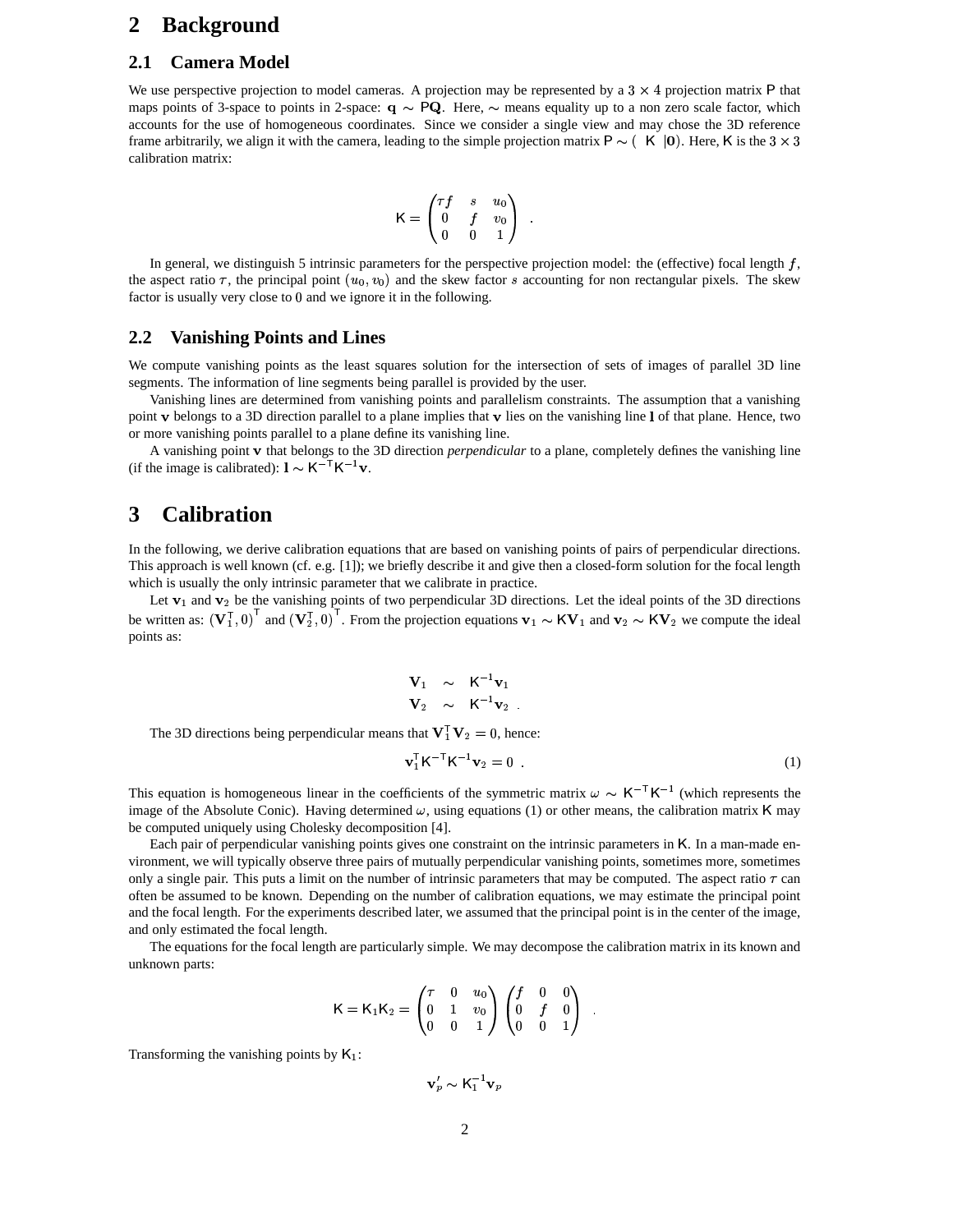we obtain points  $\mathbf{v}'_n$  for which the calibration equation (1) takes on the simple form:

$$
\left(\mathbf{v}_{1}^{\prime}\right)^{\mathsf{T}}\begin{pmatrix} 1 & 0 & 0 \\ 0 & 1 & 0 \\ 0 & 0 & f^{2} \end{pmatrix}\mathbf{v}_{2}^{\prime} = 0 . \tag{2}
$$

'

The least squares solution for a set of equations (2) is given by:

$$
f^2 = -\frac{\sum_{\mathbf{v}'_p \perp \mathbf{v}'_q} v'_{p,3} v'_{q,3} (v'_{p,1} v'_{q,1} + v'_{p,2} v'_{q,2})}{\sum_{\mathbf{v}'_p \perp \mathbf{v}'_q} (v'_{p,3} v'_{q,3})^2}.
$$

Before solving for f, the  $\mathbf{v}'_p$  should be normalized to unit norm.

What we observe is that vanishing points that lie on the ideal line in the image are useless for focal length calibration (the term  $v'_b, v'_b, v'_d$ , in the denominator is zero here). This means that the vanishing points that correspond to directions that are parallel to the image plane, are useless, so we need at least two finite vanishing points that are perpendicular. These considerations tell us how to position the camera to successfully calibrate it. Note that vanishing points at infinity will not badly influence the determination of the focal length: the term in the denominator will be zero and the term in the numerator very close to zero, so they won't affect the sums in the equation. Infinite vanishing points might be used for the determination of other intrinsic parameters, if required.

The images used in our experiments (see figures 3 and 4) only show small amounts of optical distortion. However, wide-angle views which are likely to be used for single-view 3D reconstruction, might require distortion removal prior to calibration and reconstruction. The automatic method by Devernay and Faugeras [2] might be used. Distortion removal can also be achieved in a very simple way by manually adjusting the dominant first coefficient of radial distortion, by the aid of a slider provided by the graphical user interface, such as to make line segments in the image roughly straight.

### **4 3D Reconstruction**

The principal aim here is to reconstruct a set of 3D points and planes. Sets of coplanar 3D points define polygons onto which texture can be mapped for visualization purposes.

We assume that vanishing points and lines have been computed where possible and that the image has been calibrated as described in the previous section. This enables us to backproject image points to 3D along their projection rays – a 3D point whose image is given by  $q$ , has coordinates:

$$
\mathbf{Q} = \begin{pmatrix} \lambda \mathbf{q}' \\ 1 \end{pmatrix} , \tag{3}
$$

where  $q' \sim K^{-1}q$  and  $q'$  has unit norm. The unknown  $\lambda$  expresses the distance of Q from the optical center and hence defines its position on the projection ray.

If we know the vanishing line of a 3D plane, its position is also defined up to one unknown. Let I be the vanishing line and  $\mathbf{n} \sim K^{\top}$ l such that  $\mathbf{n}$  has unit norm. Then, the 3D position of any plane whose vanishing line is 1, is given by:

$$
\Pi = \begin{pmatrix} \mathbf{n} \\ d \end{pmatrix} \tag{4}
$$

The vector  $\bf{n}$  is the plane's normal and  $d$  the plane's distance from the optical center.

Unless a reference distance in the scene is known, 3D reconstruction can be achieved up to a global scale factor only. Hence, we are free to set the position of one point (along its projection ray) or one plane (while preserving its vanishing line). Suppose, we have fixed one point Q. The position of planes with known vanishing lines and containing  $Q$  is then completely defined. Other points lying on these planes may then be reconstructed, by simply intersecting the projection rays with the planes. In turn, other planes may then be reconstructed using the available points, and so on. This alternation scheme allows to reconstruct objects whose parts are sufficiently "interconnected", i.e. the points on the object have to be linked together via coplanarity or other geometrical constraints.

In the following, we describe an extension of this basic reconstruction scheme. Basically, we bootstrap the alternating point-plane reconstruction scheme via the simultaneous reconstruction of a set of points and a set of planes that are linked together in a way described below. This is the central part of our reconstruction method. Other modules used for reconstruction are described in  $\S 4.2$ . The complete algorithm is given in  $\S 5$  and the way it works is illustrated in  $\S 6$ .

#### **4.1 Simultaneous Reconstruction of Points and Planes**

The coplanarity constraints provided by the user are in general overconstrained, i.e. several points may lie on more than one plane. This means that, due to image noise, it is difficult to obtain a 3D reconstruction that satisfies all constraints exactly. This may be achieved by constrained optimization, but there might be no batch method of doing so. Thus, in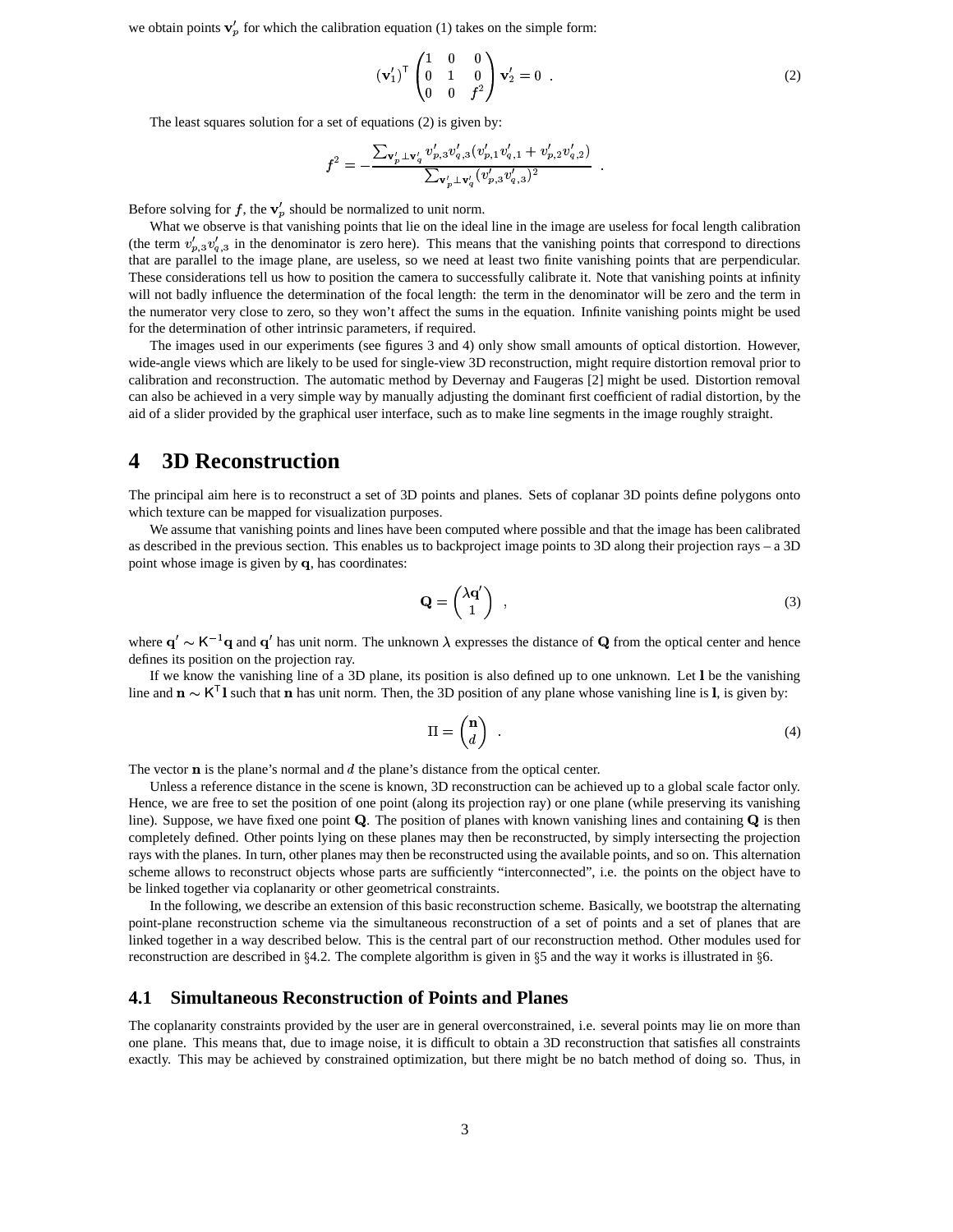the following we describe a direct least squares solution for reconstructing a subset of object planes and points, minimizing the sum of squared distances between planes and points. Usually, the subsets of planes and points that may be reconstructed this way cover already a large part of the object (cf. the example in §6).<br>Consider sets of images of coplanar points,  $S_r = {\mathbf{a}_i, \dots, \mathbf{a}_i}$ . A point may b

Consider sets of images of coplanar points,  $S_r = \{q_{i_{r,1}}, \ldots, q_{i_{r,n_r}}\}$ . A point may belong to more than one set  $S_r$ . Let  $\Pi_r$  be the plane corresponding to the set  $S_r$ . In the following, we only consider planes with known vanishing lines.

We say that two planes  $\Pi_{r_1}$  and  $\Pi_{r_2}$  are connected if they share a point, i.e. if the intersection of  $S_{r_1}$  and  $S_{r_2}$  is non empty. This relationship may be visualized by a graph, whose vertices are planes, with edges being drawn between connected planes. We choose a largest subgraph of connected planes (full connection is not required). Let  $S'_r$  be the point sets of the selected planes, points lying on one plane only having been eliminated.

We now show how the considered planes and points may be reconstructed simultaneously in a least squares manner. Reconstruction is done via the determination of the scalars  $\lambda$  and d, as given in equations (3) and (4). Let **Q** be a point lying on plane  $\Pi$ . The squared distance between them is given by:

$$
\left(d+(\mathbf{n}^\mathsf{T}\mathbf{q}')\lambda\right)^2\enspace.
$$

'

We want to minimize the sum of squared distances for pairs of planes and points. The cost function is thus:

$$
g = \sum_{r} \sum_{p=1}^{n_r} \left( d_r^2 + 2 \left( (\mathbf{n}_r)^{\mathsf{T}} \mathbf{q}'_{i_{rp}} \right) \lambda_{i_{rp}} d_r + \left( (\mathbf{n}_r)^{\mathsf{T}} \mathbf{q}'_{i_{rp}} \right)^2 \lambda_{i_{rp}}^2 \right) .
$$

Its partial derivatives are (divided by 2):

$$
\frac{\sigma g}{\sigma d_r} = \left(\sum_{p=1}^{n_r} 1\right) d_r\n+ \sum_{p=1}^{n_r} \left( (\mathbf{n}_r)^{\mathsf{T}} \mathbf{q}'_{i_{rp}} \right) \lambda_{i_{rp}}\n+ \sum_{p=1}^{n_r} \left( (\mathbf{n}_r)^{\mathsf{T}} \mathbf{q}'_{i_{rp}} \right) \lambda_{i_{rp}}\n+ \left( \sum_{r, \mathbf{q}_p \in S'_r} \left( (\mathbf{n}_r)^{\mathsf{T}} \mathbf{q}'_{p} \right)^2 \right) \lambda_p
$$

Nullifying these leads to a homogeneous linear equation system in the unknowns  $d_r$  and  $\lambda_p$ , giving the least squares solution. The solution is defined up to scale, as expected, since reconstruction can only be done up to scale.

The equation system has the following nice structure:

$$
\begin{pmatrix}\nD_1 & & & & & C_{11} & C_{12} & \cdots & C_{1n} \\
D_2 & & & & C_{21} & C_{22} & \cdots & C_{2n} \\
\vdots & \vdots & \vdots & & & \vdots \\
D_m & C_{m1} & C_{m2} & \cdots & C_{mn} \\
\hline\nC_{11} & C_{21} & \cdots & C_{m1} & L_1 & L_2 & & & \\
C_{12} & C_{22} & \cdots & C_{m2} & L_2 & & & \\
\vdots & \vdots & & & \vdots & & \ddots \\
C_{1n} & C_{2n} & \cdots & C_{mn} & & & & L_n\n\end{pmatrix}\n\begin{pmatrix}\nd_1 \\
d_2 \\
\vdots \\
d_m \\
\lambda_1 \\
\lambda_2 \\
\vdots \\
\lambda_n\n\end{pmatrix} = \n\begin{pmatrix}\n0 \\
0 \\
\vdots \\
0 \\
0 \\
\vdots \\
0\n\end{pmatrix}
$$

where:

$$
D_r = \sum_{p=1}^{n_r} 1 \hspace{1cm} C_{rp} = \left(\mathbf{n}_r\right)^{\mathsf{T}} \mathbf{q}_p' \hspace{1cm} L_p = \sum_{r, \mathbf{q}_p \in S_r'} \left((\mathbf{n}_r)^{\mathsf{T}} \mathbf{q}_p'\right)^2
$$

Special sparse solution methods may be used like e.g. in [3], but for small problems (the size of the matrix is the number of planes plus the number of points, which is usually at most a few dozens for single images) we simply use singular value decomposition.

#### **4.2 Other Modules**

Our method requires basically two other reconstruction modules, the backprojection of a point onto a 3D plane and the fitting of a plane to a set of 3D points, possibly including ideal points.

**Backprojecting a point onto a plane.** Backprojection of a point onto a plane is done by computing  $\lambda_p$  via:

$$
\lambda_p = - \frac{d_r}{\left(\mathbf{n}_r\right)^{\mathsf{T}} \mathbf{q}_p'} \enspace .
$$

.<br>.<br>.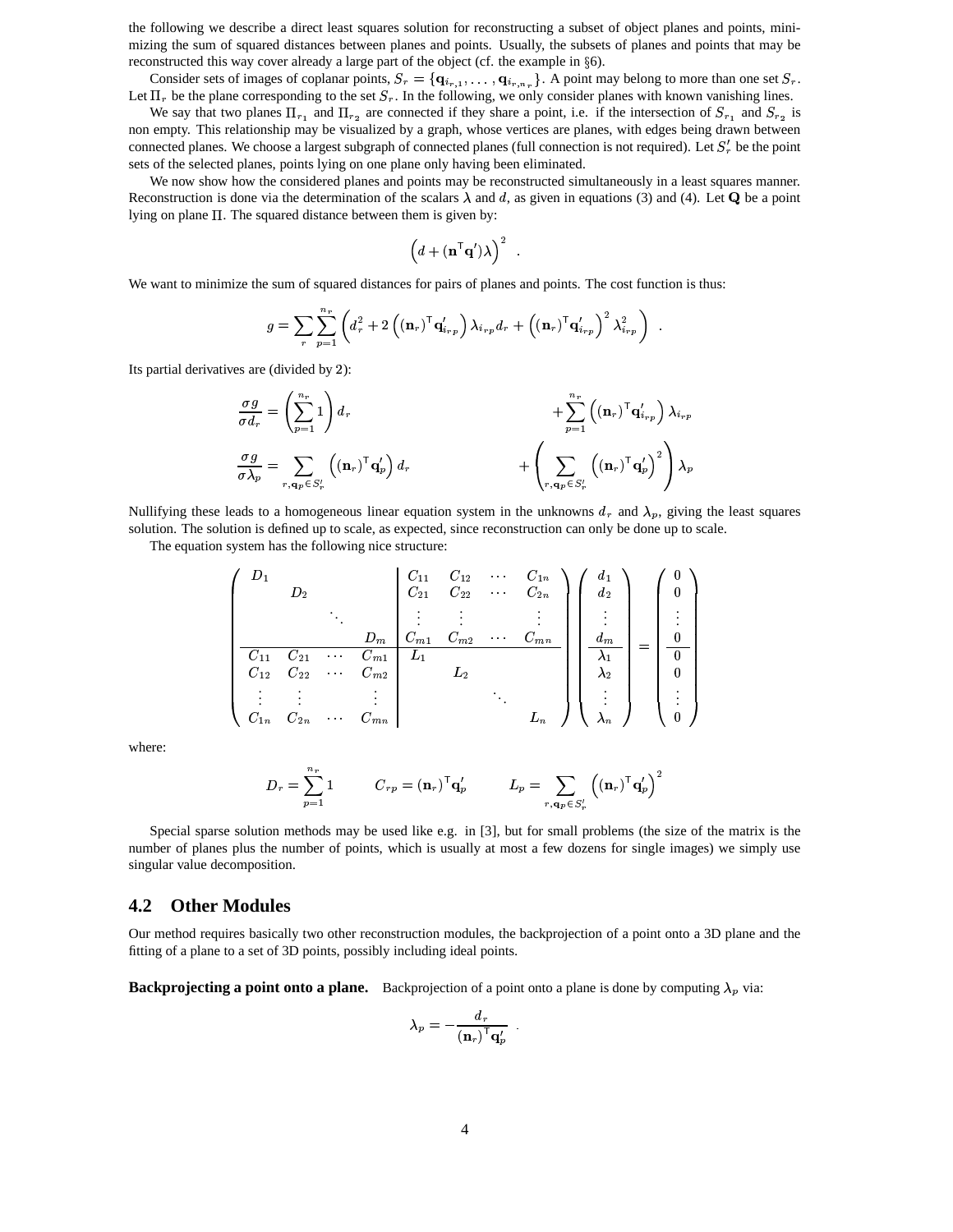**Fitting a plane to a set of points.** Several cases may be considered. In the general case, the cost function to be minimized is the sum of squared distances (we omit here indices referring to the plane):

$$
g = \sum_{p=1}^{n} \left( d^2 + 2 \left( \mathbf{n}^\top \mathbf{q}_p' \right) \lambda_p d + \left( \mathbf{n}^\top \mathbf{q}_p' \right)^2 \lambda_p^2 \right) . \tag{5}
$$

'

Nullifying the partial derivatives leads to a linear homogeneous equation system in the unknowns  $d$  and  $\mathbf n$ . If we already know the plane's normal  $\bf{n}$ , we obtain the following closed form solution for the unknown  $\bf{d}$ :

$$
d=-\frac{\sum_{p=1}^n\left(\mathbf{n}^\mathsf{T}\mathbf{q}_p'\right)}{\sum_{p=1}^n1}\enspace.
$$

## **5 Complete Algorithm**

- 1. Compute vanishing points and lines (cf.  $\S 2.2$ ).
- 2. Calibrate (cf.  $\S3$ ).
- 3. Backproject all points up to scale, i.e. compute the vectors  $\mathbf{q}'_p \sim K^{-1} \mathbf{q}_p$ . Scale the  $\mathbf{q}'_p$  to unit norm and use extended coordinates for 3D points:  $\mathbf{Q}_p^T = (\lambda_n(\mathbf{q}'_n)^T, 1)$ . extended coordinates for 3D points:  $\mathbf{Q}_p^{\top} = (\lambda_p(\mathbf{q}_p')^{\top}, 1)$ .
- 4. From vanishing lines, compute plane normals (cf. equation (4)).
- 5. Partition the planes with known normal in sets of planes which are connected by at least one point (in a transitive manner).
- 6. Choose the largest partition.
- 7. Reconstruct plane and point positions (distances from origin) as described in 4.1. Use only points that lie on more than one plane in the actual partition.
- 8. Backproject points that lie on exactly one plane in the actual partition (cf.  $\S 4.2$ ).
- 9. Reconstruct a plane not reconstructed yet by fitting it to 3D points (cf.  $\S 4.2$ ). Each point provides one equation and a vanishing line two. Choose the plane with the most equations.
- 10. Backproject points lying on the plane just reconstructed.
- 11. If there are planes not reconstructed yet, go to step 9.

We may optimize the reconstruction, respecting the geometric constraints. We have coded such a bundle adjustment procedure, but in practice there is virtually no improvement in the quality of the reconstruction, so we usually omit this step. From the 3D reconstruction, we automatically create textured VRML models (see examples in  $\S6$ ).

### **6 Sample Run and Examples of 3D Models**

Figure 1 explains the user-provided input to our algorithm for the example shown in figure 3. On the left hand side, the different directions present in the 3D object are represented via the dotted line segments which are used for computing the vanishing points. Additionally, the user should flag perpendicular directions. On the right hand side, 5 groups of parallel planar patches are shown, i.e. groups of patches sharing the same vanishing line. The edges in the middle of the graph show which directions "belong" to which groups of planes. For example, for each of the second, third and fifth groups of planes, we have two vanishing points, allowing us to compute the vanishing lines.

Some of the steps taken by the reconstruction algorithm for our example are shown in figure 2. The upper left figure shows the result of the initial step described in 4.1. Note that a large part of the object is already reconstructed. The upper right figure shows points that are backprojected onto the reconstructed planes (cf. step 8 of the algorithm). The subsequent rows of figures show on the left a reconstructed plane (dark) and the (bold) points used to reconstruct it (step 9 of the algorithm). On the right, backprojected points are shown using bright circles (step 10). The reconstruction of the whole 3D model for this example required 2 additional steps of alternating plane-point reconstruction, not shown here.

Figures 3 and 4 on page 8 show examples of 3D models obtained with our method. The first image in each figure is the original image from which reconstruction was obtained. The other images show rendered views of created VRML models. Texture maps were taken from the original images. For the model shown in figure 4, additional texture maps, taken from frontoparallel views of two of the walls were used to enhance resolution.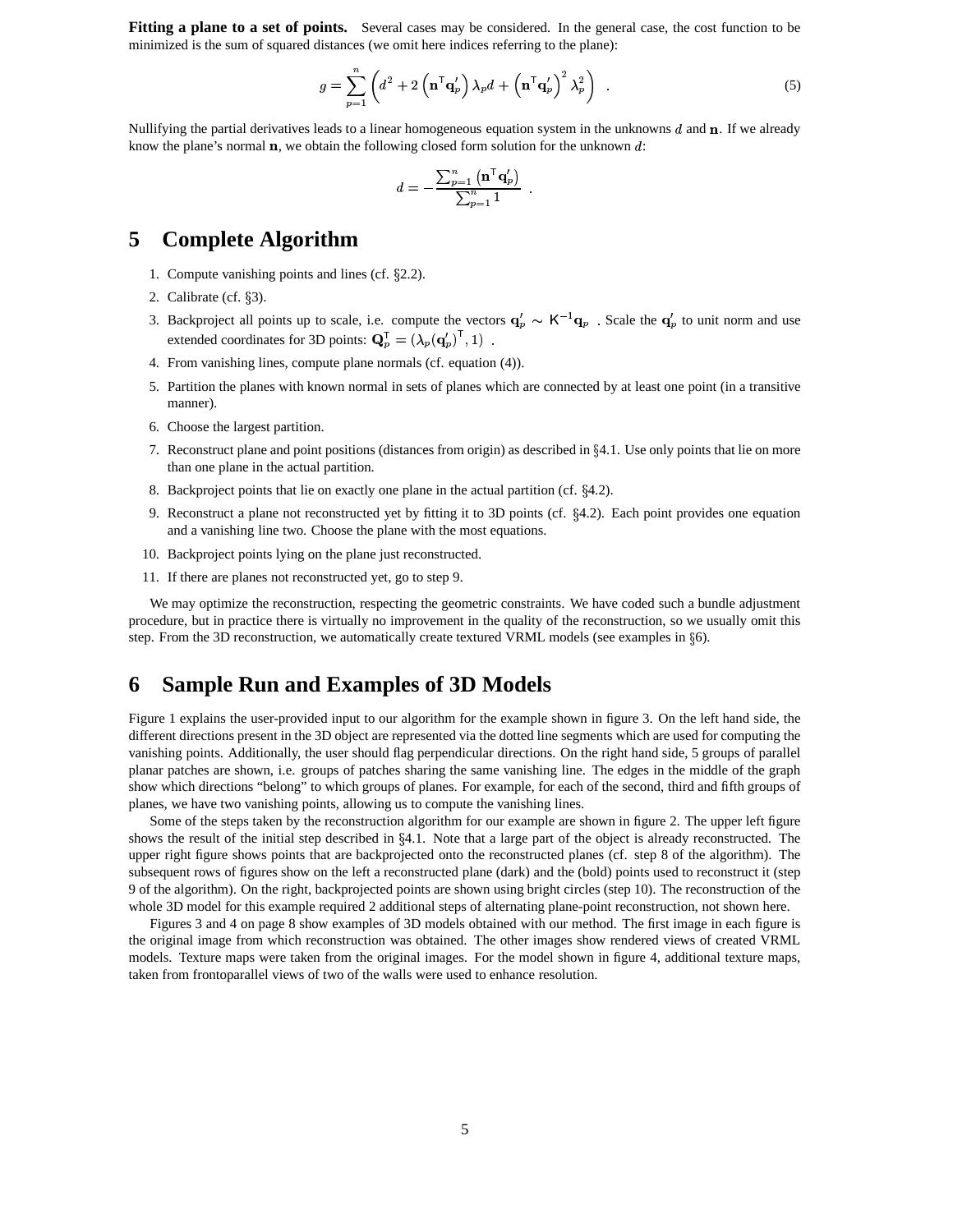

Figure 1: User-provided input: directions of lines and planes.



Figure 2: First 6 steps of the reconstruction process.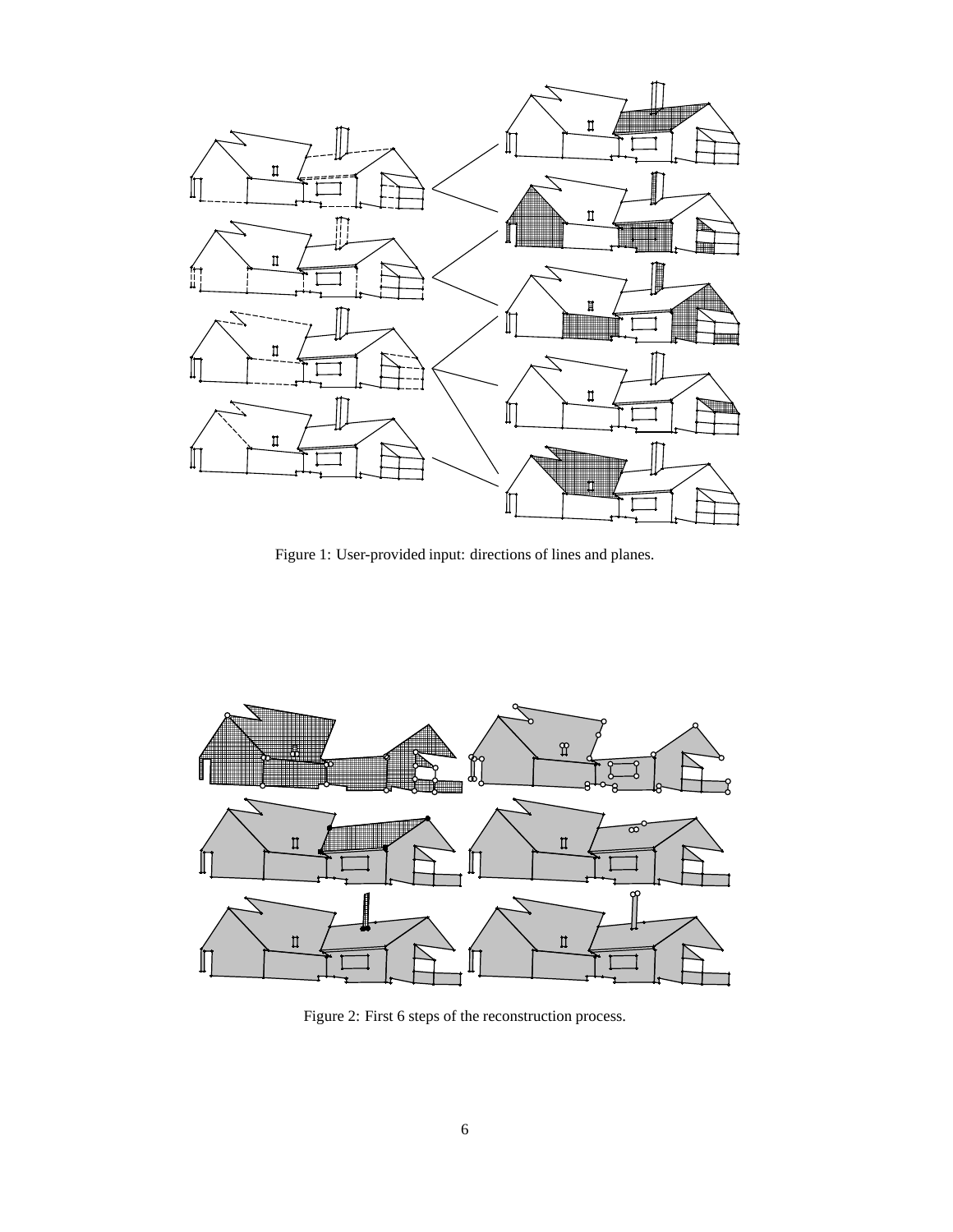## **7 Conclusion**

We have presented a method for interactive 3D reconstruction of piecewise planar objects from a single view. Camera calibration and 3D reconstruction are done using geometrical constraints provided by the user, that are simple in nature (coplanarity, perpendicularity and parallelism) and may be easily provided without any computer vision expertise.

The major drawback of single-view 3D reconstruction is of course that only limited classes of objects may be reconstructed and that the reconstruction is usually incomplete. The major advantages however are that it is a quick way of obtaining 3D models, that it is rather easy to implement and to use and that due to user interaction and the small size of the problem the reconstruction process becomes very reliable, compared to more automatic multi-view systems.

One advantage of our method compared to other approaches is that a wider class of objects can be reconstructed (especially, there is no requirement of disposing of two or more vanishing points for each plane). The simultaneous reconstruction of several planes and several points that forms the starting point of our method makes it likely that errors are nicely spread over the whole 3D model, compared to more sequential approaches like [5].

There are several extensions that may be added to our basic method. For example, other primitives than points and planes might be used, like lines, spheres or cylinders. Other types of geometrical constraints, like e.g. ratios of distances, can be added, enlargening the class of objects that can be reconstructed. Also, it might be worth trying to stitch together two or more 3D models obtained from single, possibly non-overlapping views (e.g. from the back and the front of a house), to get complete 3D models.

We already adapted our method to the use of panoramic images, obtained using a parabolic mirror. Thus, we are able to create  $360^{\circ}$  3D models from one image, usually of the interior of a room.

Please contact the first author to get hard copies with color figures and images.

## **References**

- [1] B. Caprile and V. Torre, "Using Vanishing Points for Camera Calibration," *International Journal on Computer Vision*, Vol. 4, pp. 127–140, 1990.
- [2] F. Devernay and O.D. Faugeras, "Automatic calibration and removal of distortion from scenes of structured environments," *Proceedings of the* SPIE *Conference on Investigate and Trial Image Processing, San Diego, California, USA*, Vol. 2567, SPIE - Society of Photo-Optical Instrumentation Engineers, August 1995.
- [3] R.I. Hartley, "Euclidean Reconstruction from Uncalibrated Views," *Proceeding of the* DARPA–ESPRIT *Workshop on Applications of Invariants in Computer Vision, Azores, Portugal*, pp. 187-202, October 1993.
- [4] A. Jennings, J.J. McKeown, *Matrix Computation,* 2nd edition, Wiley, 1992.
- [5] D. Liebowitz, A. Criminisi and A. Zisserman, "Creating Architectural Models from Images," *Proceedings Euro-Graphics*, to appear, September 1999.
- [6] H.-Y. Shum, R. Szeliski, S. Baker, M. Han, P. Anandan, "Interactive 3D Modeling from Multiple Images Using Scene Regularities," *SMILE Workshop, Freiburg, Germany*, pp. 236-252, June 1998.